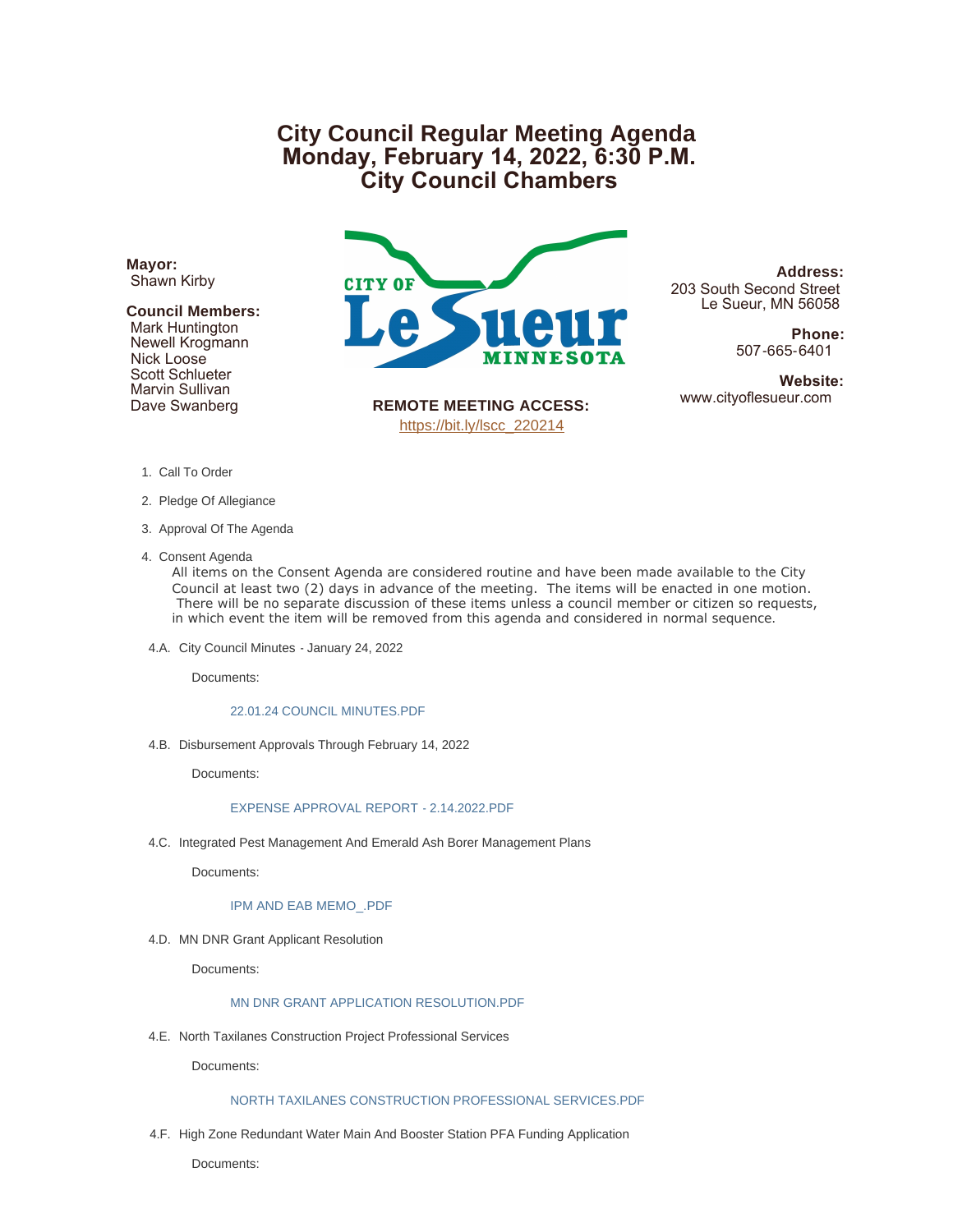#### [HIGH ZONE REDUNDANT WATER MAIN PFA LOAN APPLICATION.PDF](http://www.cityoflesueur.com/AgendaCenter/ViewFile/Item/2381?fileID=3101)

4.G. Approve Pay Application Number 5 To Magney Construction, Inc.

Documents:

### [WELL 8 PAY REQUEST 5.PDF](http://www.cityoflesueur.com/AgendaCenter/ViewFile/Item/2384?fileID=3104)

4.H. CSAH 36 Electric Materials Bid Approvals

Documents:

## [FURNISH ELECTRIC MATERIALS CSAH 36.PDF](http://www.cityoflesueur.com/AgendaCenter/ViewFile/Item/2391?fileID=3112)

4.I. Annual Cogeneration Report

Documents:

#### [COGENERATION ANNUAL REPORT.PDF](http://www.cityoflesueur.com/AgendaCenter/ViewFile/Item/2382?fileID=3102)

4.J. Resolution Supporting Housing And Local Decision-Making Authority

Documents:

# [LMC HOUSING RESOLUTION OF SUPPORT.PDF](http://www.cityoflesueur.com/AgendaCenter/ViewFile/Item/2386?fileID=3107)

4.K. Stormwater Utility Exemption Request - Parcel 21.017.7510

Documents:

## [DEPUYDT STORMWATER REQUEST.PDF](http://www.cityoflesueur.com/AgendaCenter/ViewFile/Item/2379?fileID=3099)

4.L. Utility Account Late Fee Policy

Documents:

### [UTILITY ACCOUNT LATE FEE MEMO.PDF](http://www.cityoflesueur.com/AgendaCenter/ViewFile/Item/2385?fileID=3105) [UTILITY ACCOUNT LATE FEE POLICY.PDF](http://www.cityoflesueur.com/AgendaCenter/ViewFile/Item/2385?fileID=3106)

4.M. Personnel Actions - Finance Analyst

Documents:

## [PERSONNEL ACTIONS-FINANCE ANALYST.PDF](http://www.cityoflesueur.com/AgendaCenter/ViewFile/Item/2392?fileID=3110)

4.N. COVID Leave Program Update

Documents:

## [COVID PAID SICK LEAVE PROGRAM UPDATE.PDF](http://www.cityoflesueur.com/AgendaCenter/ViewFile/Item/2390?fileID=3113)

4.O. Bulldog Youth Hockey Association Mite Jamboree In-Kind Donation Request

Documents:

#### [BYHA IN-KIND DONATION REQUEST.PDF](http://www.cityoflesueur.com/AgendaCenter/ViewFile/Item/2377?fileID=3097)

5. Public Comment

Public Comment provides an opportunity for the public to address the Council on items that are not on the Agenda. Comments will be limited to five (5) minutes per person. Persons wishing to make a comment must sign up in advance of the meeting on the sheet provided and identify themselves by providing a name and address.

- 6. Regular Agenda
- 6.A. Personnel Actions Le Sueur Chief Of Police Position

Documents: